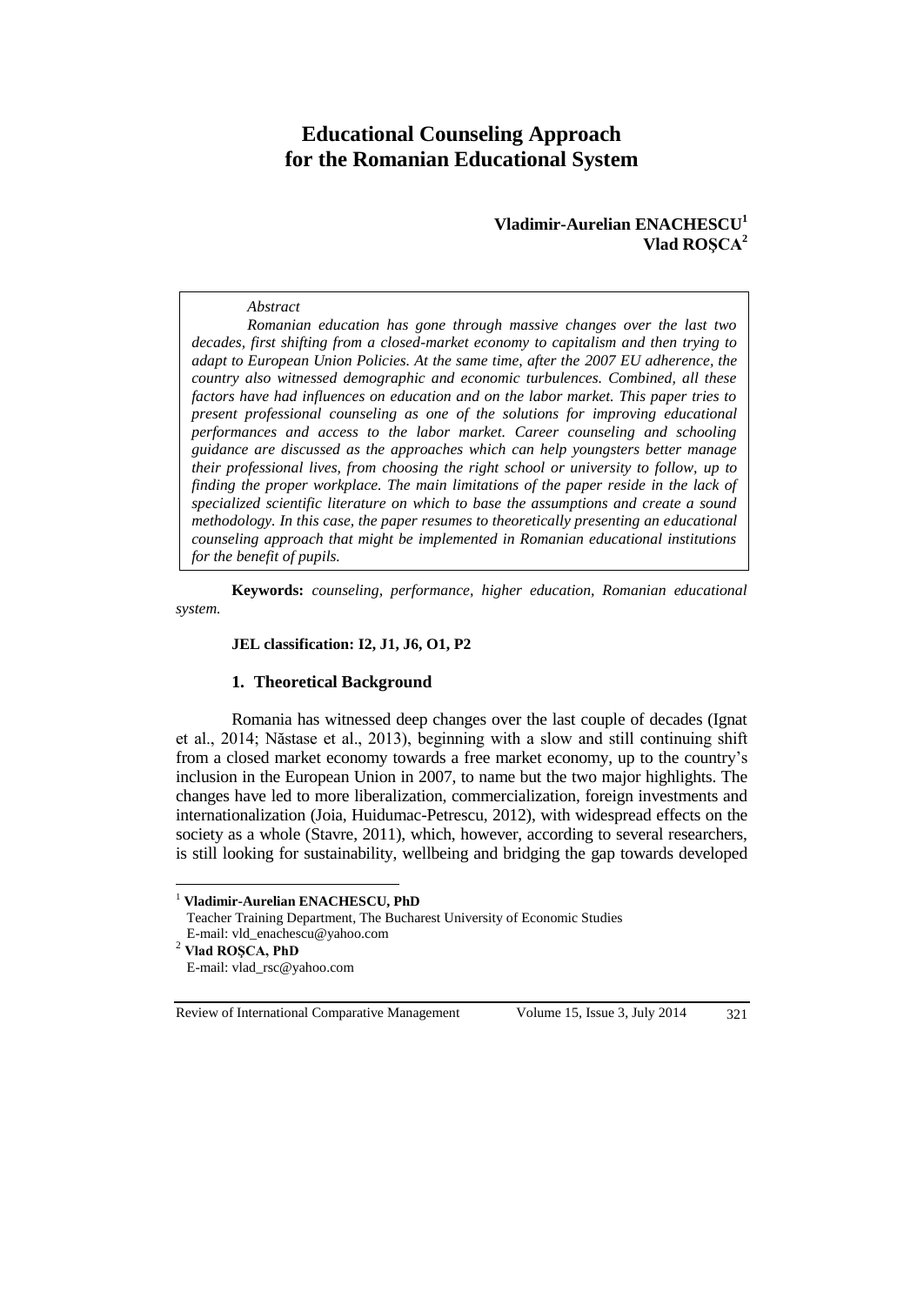economies (Buşoi, Istocescu, 2009; Marinescu, Jora, 2013; Pop et al., 2012). Under such conditions, the educational system itself could not have remained untouched, especially when the country has witnessed major demographic (Bărbulescu, 2010, 2013) and mediatic (Roşca, 2014; Stavre, 2013) modifications that have applied pressure on the system of moral values (Drămnescu, 2014).

First of all, as Sadlak (1994) puts it, the ignition for change came from the fact that the educational system escaped the communist rule. During that "particularly despotic regime", the role of education was reduced to the "glorification of the regime" (p. 13). Lower and higher education were fitted into the communist economic system. Once with the change of this system, education had to change as well, so starting with 1990, Romanian science, overall, has been witnessing a series of reforms, aiming at a reorientation towards capitalism, which brought the need of restructuration for the end goal of improving performances (Aftene, 2012).

The turbulent times of post-communist education are spotted by Hatos (2012). A study made on 4500 Romanian citizens born before 1985 helped the author confirm the observations of past works, namely that the socialist rule, with its leveling of classes, had a negative impact on the probability of graduation. Since this had to change with the fall of the regime, Hatos believes that the tranisition to capitalism was treated as an excellent occasion for making experiments on the impact of various public policies on education.

Then came the Bologna Declaration of June 1999 and, with the European integration in hindsight, after ten years of capitalism, Romanian education saw itself on the path of moving towards a student-centered approach and adapting itself to the European Higher Education Framework (Vlădescu, 2012). The shift from communism to EU-capitalism also ment a transition from a restrictive model to a future-based model that tries to place the student at the heart of its action. Under such circumstances, there comes as no wonder that the integration of the European model is viewed as an environment that was needed for evolution. Several pinpoints can be highlighted as steps towards progress: the already mentioned student-centered education and the implementation of the Bologna Model in what concerns higher education, and the implementation of the decentralization policy in lower education as part of the Quality Management assurance process (Enăchescu, Trapiel, 2014). Romanian education is on the way of implementing decentralization, a move that would diminish the intervention of government and give more authority to lowereducation institutions themselves. This should raise the efficiency of the preuniversitary system by encouraging schools to take more responsibility in responding to the needs of local communities (Enăchescu, 2011).

### **2. Career development**

Such changes start making professionals in the educational system aknowledge that counseling can play an important role in career development. Career development in itself is a life-long process, as is career-related counseling (Seligman, 1980). Kolo (1999) defines career as a combination between work, education and leisure that never ceases to exist during one's life.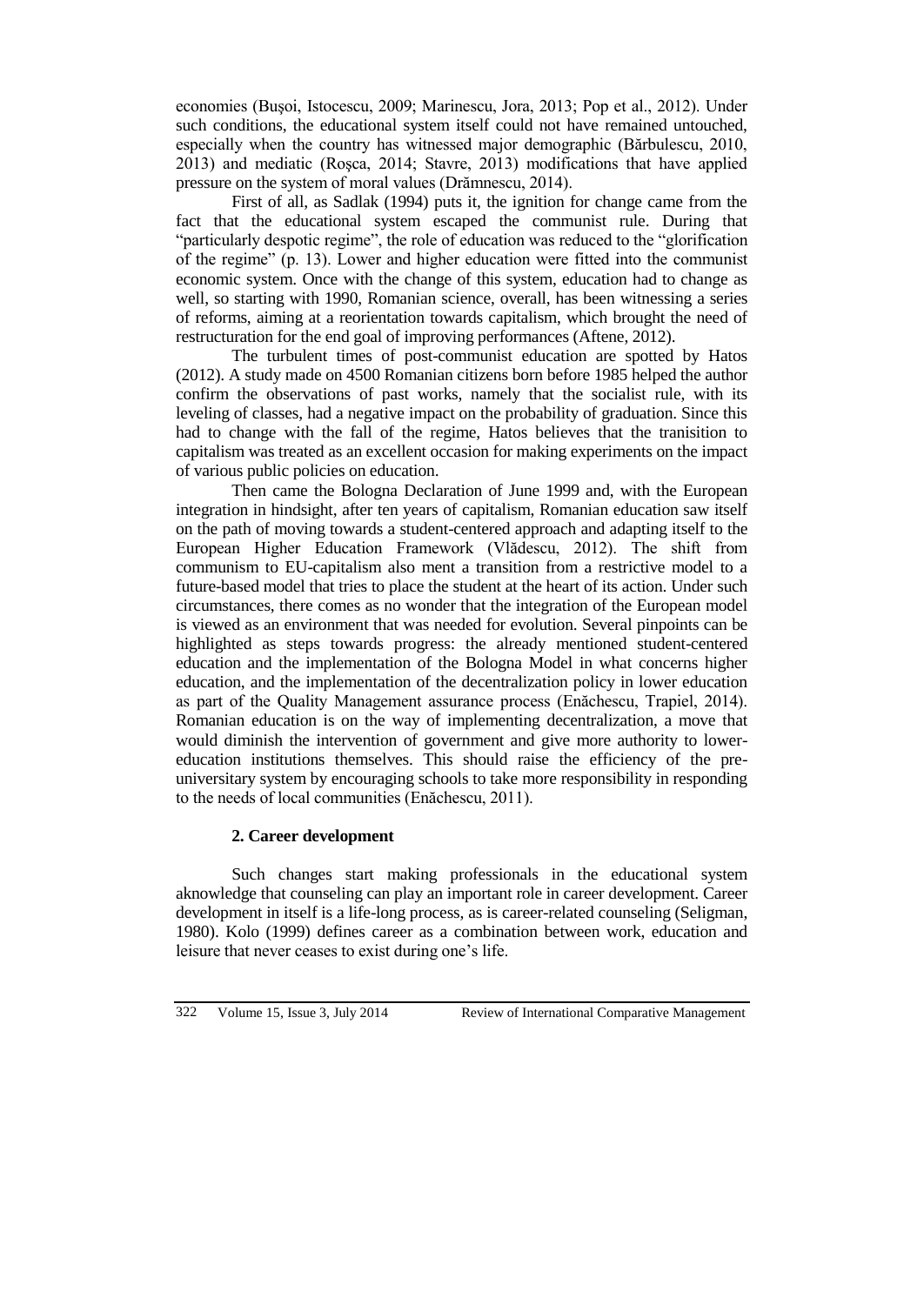We can compare this with what happens in the market economy with the organizations that want to develop. The formulation and implementation of flexible strategies, which adapt rapidly to market changes, open a new perspective in approaching competitive advantage. This is not a mere application of generic strategies, but represents the exploitation of many factors (resources, most of the times) in a unitary framework (Dima, 2013).

Career counseling means the totality of services and activities delivered for assisting people (whatever their age, job, or path) to make choices in their careers and manage these latter ones. Szilagiy and Paredes (2010) claim that such services have originated in the United States of America in the educational sector, and that post-decembrist Romania follows the same path on its way to professionalizing this kind of offerings. It seems indeed, as several other researches prove, that counseling started to become an issue in the late 1890's America, being a mix of diverse disciplines like education, psichology and sociology (Smith, 2001; Aubrey, 1982). Still today, counseling is often seen as an educational service for providing solutions to individuals, pairs, groups or instituion facing problems (Stockton et al., 2010).

Counseling involves at least two parties: the specialized professional (the counsellor) and the person or institution requesting technical aid (the counselee/ customer, or the advised) (Aalfs et al., 2006).

One can easily be confused by the ubiquity of counseling. Counseling exists wherever humans are in need of advice for a better life, hence its widespread diffusion. Career is often mislead with the working history of an individual, but, as pointed in Kolo's definition, career is more than that: next to job, it also includes lifelong learning and spare-time activities. It is also related to what we call individual, but also organizational values. Each of business philosophies stems from the common aggregate of individual operating philosophies and individual sets of values that are held by each and every member of an organization. This inevitably raises awareness of the fact that values can also be held at group level (Șerban, Vasilache, Bărbălău, 2014).

One's employment performance depends on how fulfilled a private life he or she has. Therefore, in the grander scheme of things, carrer counseling can actually extend to wider areas of life, from marriage, family, relationship, mental health and divorce counseling up to vocational or educational counseling (Egbe-Okpenge, Igbo, 2013). For the purpose of this research, however, the narrow sense of career counseling will be used, which is the one particularly related to employment.

Even so, career counseling is widespread, starting with helping individuals choose their career and finishing with assisiting them in managing it. Career counseling is often split on three interlaced levels: employment counseling, career planing, and career development.

*Employment counseling* helps individuals clarify their short-term goals regarding employment, which means to understand the background of a job and to develop the necessary skills for applying for it (from writing a CV to training the skills needed in an interview with the potential employer). Though wide-spread,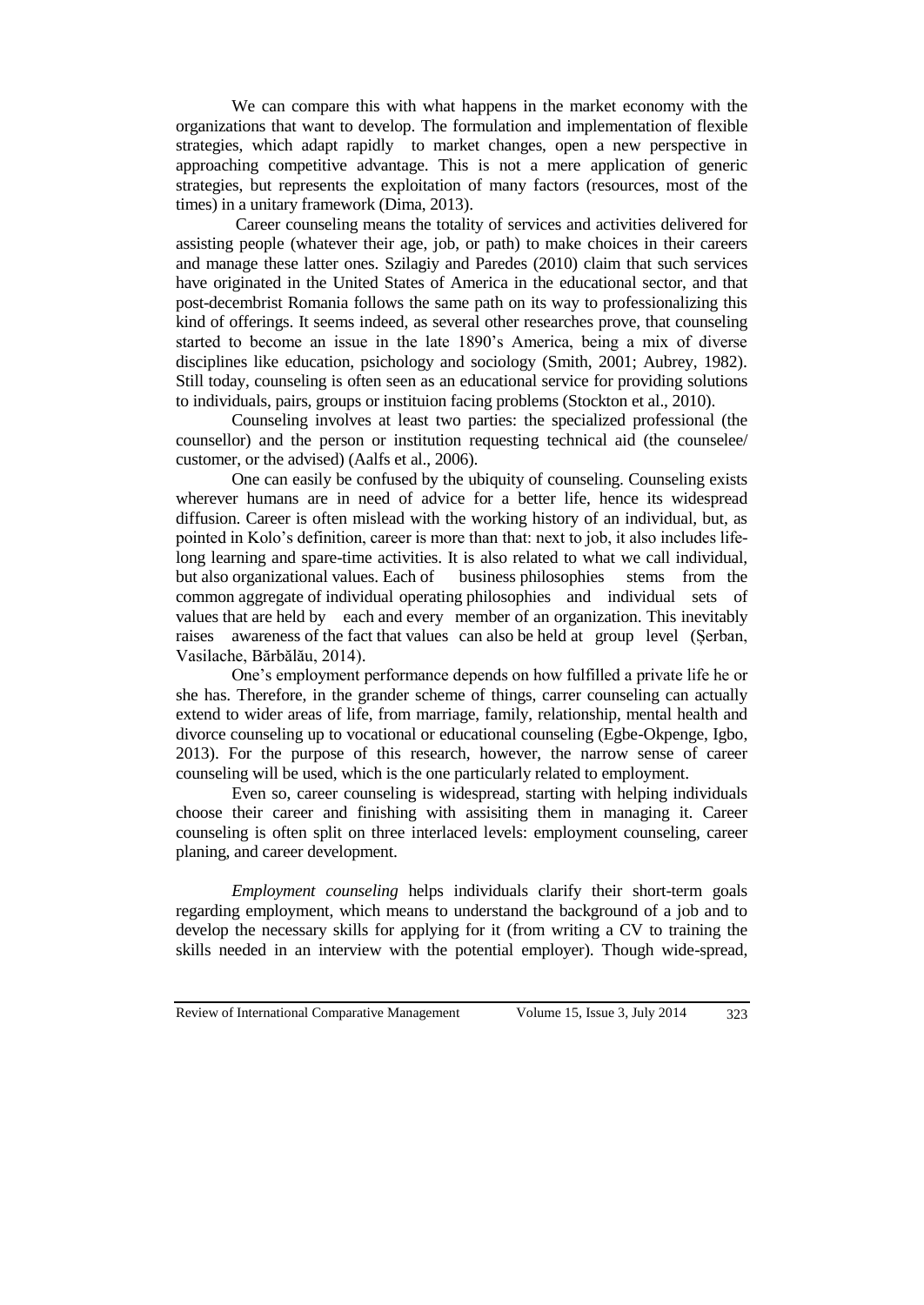employment counseling finds a particular niche within schools and universities, as offering help for choosing an appropriate job/career to pupils and/or students who have recently graduated or are about to graduate may prove useful. In a recent survey-research, Renn et al. (2014) investigate the role of mentor career support for university students. The results show that offering specialized employment counseling to students positively influences student attitude towards job finding: once, students feel more motivated to search for a job and, second, they easier visualize their careers. Such effects have implications on both personal and global level. The employment-market itself benefits from the pro-active approach of students, while the latter ones have more chances or hopes of making the smooth shift from the university desks to the labor market, which is so often brought into discussion by politics. Though not mentioned directly, it can be assumed that employment counseling first motivates students to have a job and then determines them to actively search for that job, which, at the other end, should leave to diminishing governmental unemployment figures. Determination was brought into discussion by Renn et al. (2014) through the concept of "self-defetism". The authors show that, in helping them accurately visualize their future, counseling keeps students away from falling in the pit of defetism and resemnation, which may come around especially after several unsuccessful attemps to get a job.

*Career planing* aims at helping individuals identify the best route for developing their career. It includes managing the necessary resources and action requirements for individuals to achieve their career goals. Therefore, career planing is often presented as the identification of the optimum way of developing a work career.

*Career development* is seen by Hoekstra (2011) as the evolution of internal career. This means adding roles/jobs to one's already existing career. In most cases, career development is also assimilated to a chronological succession, i.e. that the employees succesively search for better roles/jobes during their lives. Job rotation is a reality often met within multinational enterprises. In this case, career development involves the process of learning and adapting to the specifics of the new job, even if with the same employer, but different as skills requested.

Career development includes a multitude of stages, which most of the time are equivalent to the stages of evolution of the employee. One gradually develops at work, and this personal improvement is doubled by applying for a higher-level job. Counseling for the career development has to occupy a middle position between the personality traits of the employee and the societal/employment demands, with the aim of helping the individual benefit from the opportunities which arise for him/her to access a better job position. Societal demands can mean virtually anything that may have influence on one's job career, like psychological, sociological, economic, educational factors etc.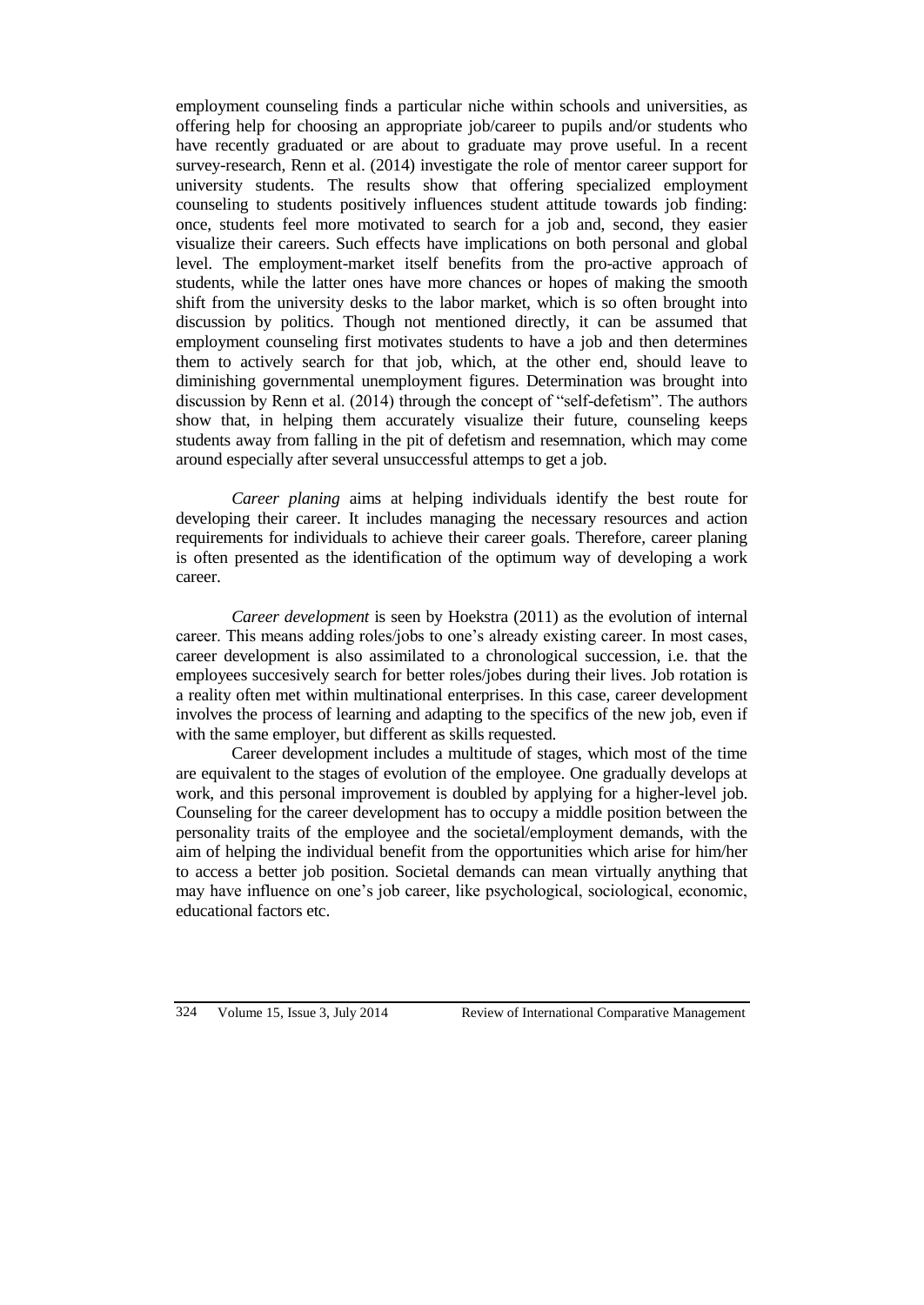### **3. Psichopedagogical counseling**

As education is part of one's career, career counseling is often interlaced with educational counseling. Counseling pupils or students can prove to be a key in making the right choices for findind a good career pathway. Therefore, in the overall counseling scheme, educational counseling is of particular importance. Educational counseling can be split in two major fields of interest: Psichopedagogical counseling and Schooling guidance.

*Psichopedagogical counseling* is a qualified approach, scientificallyorganized, which allows providing specialized assistance to those people involved in the educational process and who encounter certain impediments (pupils, students, teachers, professors, parents, decision-makers etc.) Assistance is so wide-spread that it can cover mainly everything from collaboration and communication between parties up to issues such as supervision, curriculum, or the identity of educational institutes (Pope, 2004). Psichopedagogical counseling has become a matter of such importance in Western society that it is now viewed as a totally distinct approach (Baskin, Slaten, 2014). McMahon et al. (2014) explain this level of significance through the societal and economic developments that have fueled the demand for social end educational equity during the 21st century and which have led to an environment in which schooling success was targeted for all students. In such a context, counseling was seen by Hill (1964) as an idea of bringing woth to the pupil and helping him find his own path to become independent. However, given that the improvement of student's performance is a sum of several factors, including not only the relationship between professor and student, but also public educational decisions or family values, psichopedagogical counseling can be provided to all the stakeholders with influence on students. As such, counseling can have a vast array of beneficiaries, as well as several orientations.

*Schooling guidance* aims at the personal development of pupils/students and at their endowment with the necessary knowledge and abilities for them to be able to manage their own educational (and, later, professional) path. It must help help scholars become critical self-reflecters and make the right decisions for themselves (Guiffrida, 2005). Schooling guidance is of particular importance in the overall psichopedagogical counseling picture because it is believed that at the stage of their lives when they are aged between 15 and 24, youngsters start experiencing with employment alternatives (Egbe-Okpenge, Igbo, 2013). The awareness of scholars towards the need of having an occupation after the end of their studies gradually increases during their teenages and it often also influences the choice of the highereducation specialization: pupils opt for one universitary degree or another based on the career they are dreaming of. Chircu (2014) believes that, right now, the number of Romanian scholars who show confusion towards the choice of the appropriate university for them is on a rise. At this stage, the counselor helps the scholars coprehend the realities of the labor market and assists their decision-making about

Review of International Comparative Management Volume 15, Issue 3, July 2014 325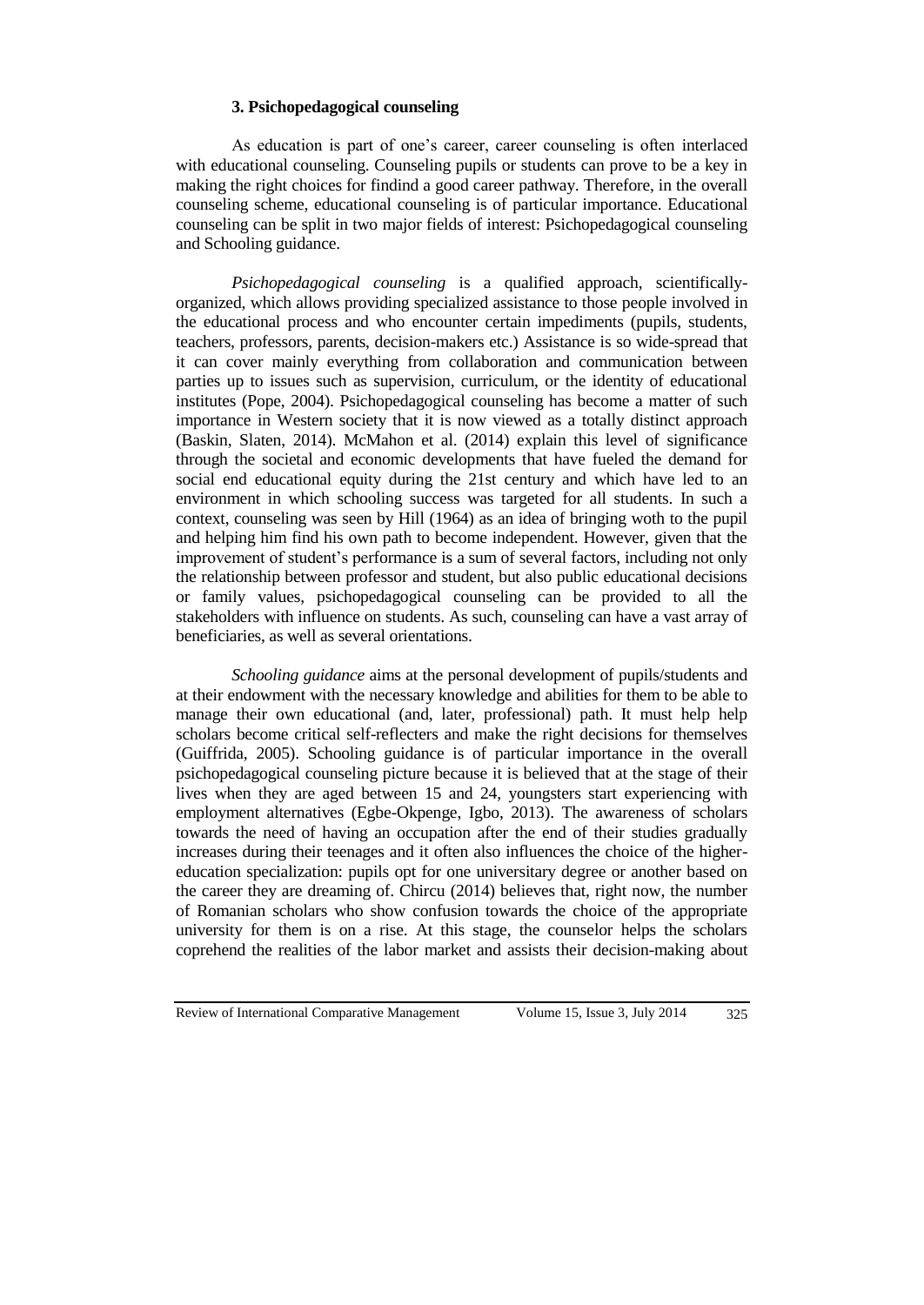what profession they would like to have. At the same time, it is reccomended that the counselor also insists on instilling sound working ethics with the scholars. Working habits are shaped around this age, so it is a proper moment in life for youngsters to be made aware of the importance of industriousness, as their behaviour now will be reflected during the rest of their lives at the job.

The success or failure in the future career largely depends on decisionmaking (Vlăduţescu et al., 2015). From this point of view, schooling guidance aims at instilling pupils with the necessary knoweldge and skills for them to be able to manage their own educational and professional routes, which also means guiding them to to identify the areas of labor that best suit their personality. Aknowledging this fact lets us make the following statement: that schooling guidance is at least bidirectional, having to main goals: once, as read earlier, to help pupils become aware of what kind of job would suit them better and, second, to endow them with the know-how needed to cope with the challenges of job-requirements. Better told, counseling has to make pupils aknowledge just how important industrious learning and aquiring knowlede can be for their future.

Carrell and Hoekstra (2014) find out that adding one extra counselor to a school reduces the misbehavior of pupils and improves school performance by at least one percentile point. While figures might vary between quantitative researches, the value of Carrell and Hoekstra's study lies within its ability to clearly demonstrate the effects that professional counseling can have on educational achievement. Moreover, the authors do not only resume to investigating the inputs on pupils' performance, but they also extrapolate the findings on teacher's output. By doing this, they demonstrate that the increases counseling brings to pupils' performance strongly and positively influence teacher performance as well.

One of the study's recommendations is that counseling is a better approach in tackling school management problems than hiring additional teachers. The authors give the example of class size. Traditionally, the fastest decision school managers make for tackling too high numbers of students in a class is to employ additional teachers. This is related to the hope that splitting classes allows teachers to work with smaller groups, which would mean that teachers can give more particular attention to each and every individual in a group. Giving more one-to-one attention to the pupils is seen as a good way of increasing learning performance.

However, Carrell and Hoekstra's show that this isn't the only solution which can be found, but that, even if keeping large-sized classes, counseling can help them improve, coming as an external motivation to the usual practice.

### **4. Further perspectives and reccomendations**

Counseling has got many features and orientations, a couple of which of particular importance: educational counseling and employment counseling. The two can be treated either independently, or together, thanks to their close profile. As could be seen earlier, one of counseling's characteristics is that it helps individuals to acces higher paths in their careers, be it a pupil who would like to choose an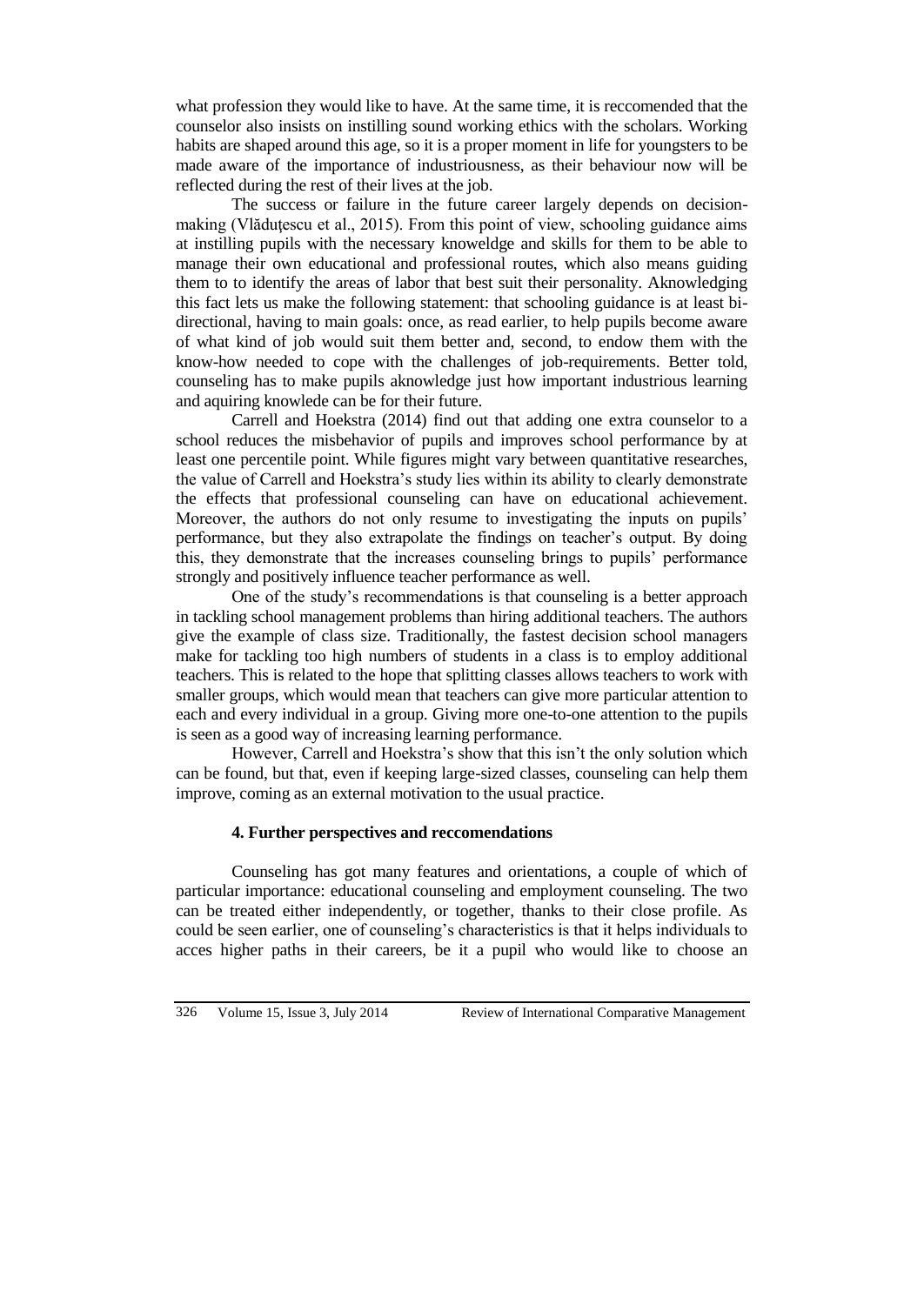appropriate university degree for his/her interests or profile, a university graduate who would like to seal a job, or an employee wishing for a progress in the career. Viewed from the employer's perspective, counseling has also got a major role, with researchers encouraging Romanian companies to make use of educational and scientific resources (Pamfilie et al., 2014), amongst which the human resource composed of pupils and students can be remembered.

Given the complexity, counseling is widespread met: professional services can be found in schools, universities, companies or in businessess specializing on delivering counseling to third parties. For higher efficiency, those "hotspots" ought to sign collaboration agreements with the aim of insuring coherence and continuity of counseling services. Ideally, a pupil would be counselled throughout his whole life, for being helped to choose the suitable university, then the suitable job and the appropriate strategy for growing at the job.

The Romanian educational system and labor market should allow individuals to improve their skills and knoweldge so as to adpat to the turbulences of a market economy still finding itself in a long transition. Romanian society, as a whole, goes through rather difficult times, socially and economically as well, with education mostly underfunded (Buşoi, 2011). The country, being hit by its most severe crisis of the past half century (Cace et al., 2011a), was pushed into recession as were many other member states of the EU (Cace et al., 2011b). Romanian citizens faced high pressures which led many of them, unable to find a job in the country, to go abroad with the hope of finding employment necessary to live their lives. According to unofficial figures, around three million Romanians are now working outside the country, not few of them leaving their children back home with one parent or even none of them, but in the are of relatives. Since family and school are the main drivers of the socialization process (Anastasiu, 2011, 2012; Ciovică et al., 2011), not being able to enjoy them properly can cause stress for the children and teenagers; unaccomplished family lives can lead to many youngsters withdrawing school, with severe implications on their employment horizons. Above that, the school per se, as an institution that makes community function properly (Stăiculescu, Lăcătuş, 2013), is also affected.

Disadvantaged groups have to be included in the society, and Arpinte et al. 2010 believe that social economy groups such as NGO's, Mutual Aid Organisations, unions or cooperatives have to apprehend the situation and make decisions accordingly. At European Union level, where Romania is now member of, the fight against social exclusion is a hot topic on the agenda (Achimescu et al., 2011). Cascading this focus from EU-level to country-specific level, after 2007 Romania faced a paradox: on the one hand side, with the opening of the labor market, parents went abroad to find work and left their children back home, and, on the other hand side, more and more community inclusion programs were directed towards the country to help those youngsters in need (Nicolaescu et al., 2012).

Professional schooling and employment counseling can become one of the projects of success in Romania. However, in order for this to happen, a more structured approach is needed. First of all, it is important for all stakeholders in the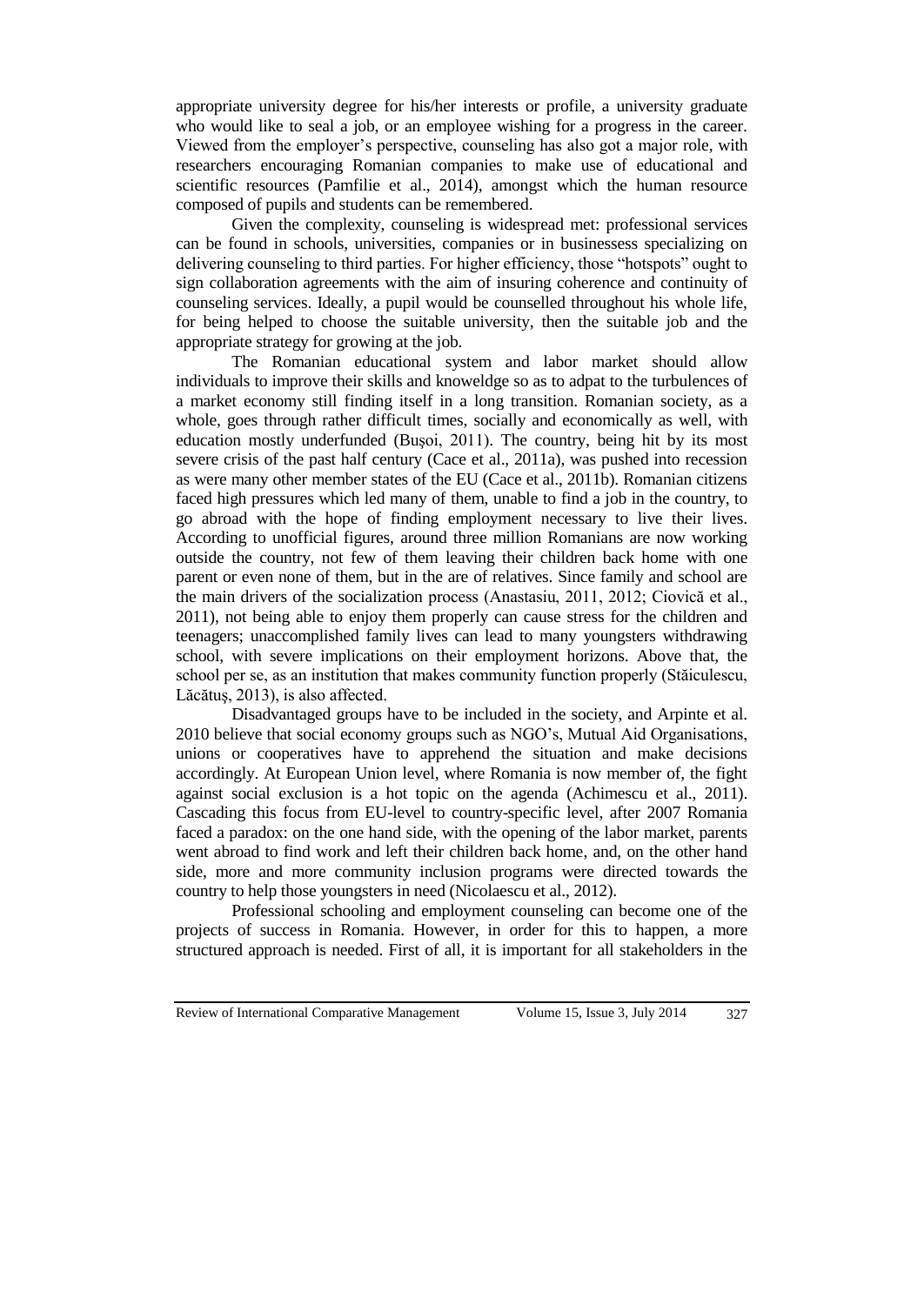society to acknowledge the utility of this kind of counseling. First of all, the counseling centers (either we talk about centers opened within schools, universities or companies, or about independent, business-like centers) have to employ qualified personell with wide specialized knoweldge, either they are psychologists, sociologists, or teachers within the degree that their pupils follow. Such an interdisciplinary model might prove its effectiveness as the needs of the counselees may be better understood and, where one counselor might not see a solution, another one might do. A counseling center can be viewed as a project that has its own culture and that needs its own professional leadership and management for being successful (Năstase, Barbu, 2011). Therefore, the members of the center should have, amongst others, the goal of improving decisional communication – if this happens, the parties involved can make better choices (Dima, Vlăduţescu, 2012; Năstase et al., 2010). The most important would be when optimal communication within the center leads to improved counseling services. In a knowledge-based economy, where leaders and managers have a vast access to information (Năstase, Hotăran, 2011), this opportunity has to be materialized: searching for as much information as relevant and then using it to the benefit of the counselees has to become a way of conducting work. Counselors have now got to be proactive: once the opportunity identified, they have to access information, share advice amongst each other and offer the best solution possible for youngsters to choose their career path. This kind of work justifies the internal architecture proposed earlier in this text for the Romanian counseling centers: being somewhere at its beginning, educational and career counseling still have much to offer to the local society, with many of its benefits still waiting to be found out and proposed to the counselees. Given the factor of new, one suggestion for grasping the full potential of counseling would be to create interdisciplinary centers where counselees can share pieces of advices for finding the best answer to the needs of counselees. Hence, counseling centers in today's educational system of Romania should be set-up as collaborative networks. The main particularity of collaborative networks, as described by Roja and Năstase (2012), is a higher access to strategic resources. Members of the network communicate intensively and share resources and information amongst each other, thus gaining access to better solutions (Nowicka-Scowron et al., 2012; Roşca, 2011; Vlăduţescu, 2006, 2012). The problem of one pupil can be better solved if counselees of various specializations discuss it in detail, each bringing his own specialized knowledge so that, in the end, they can tailor the best strategy for the pupil to follow. Since information is a component of the communication process (Georgescu, 2009; Smarandache, Vlăduțescu, 2013), a wider access to the former one leads to an improvement of the latter one.

This kind of projects, like setting up (collaborative) counseling centers in schools and universities, might be brought into life if Romania better accesed the Structural Funds made available by the EU for this direction (Cace et al., 2010). Social inclusion and a better access to the labor market are lines of investment which the EU strongly supports, these being two main pillars of the mission of the community. Nevertheless, at this very moment, educational counseling is not yet as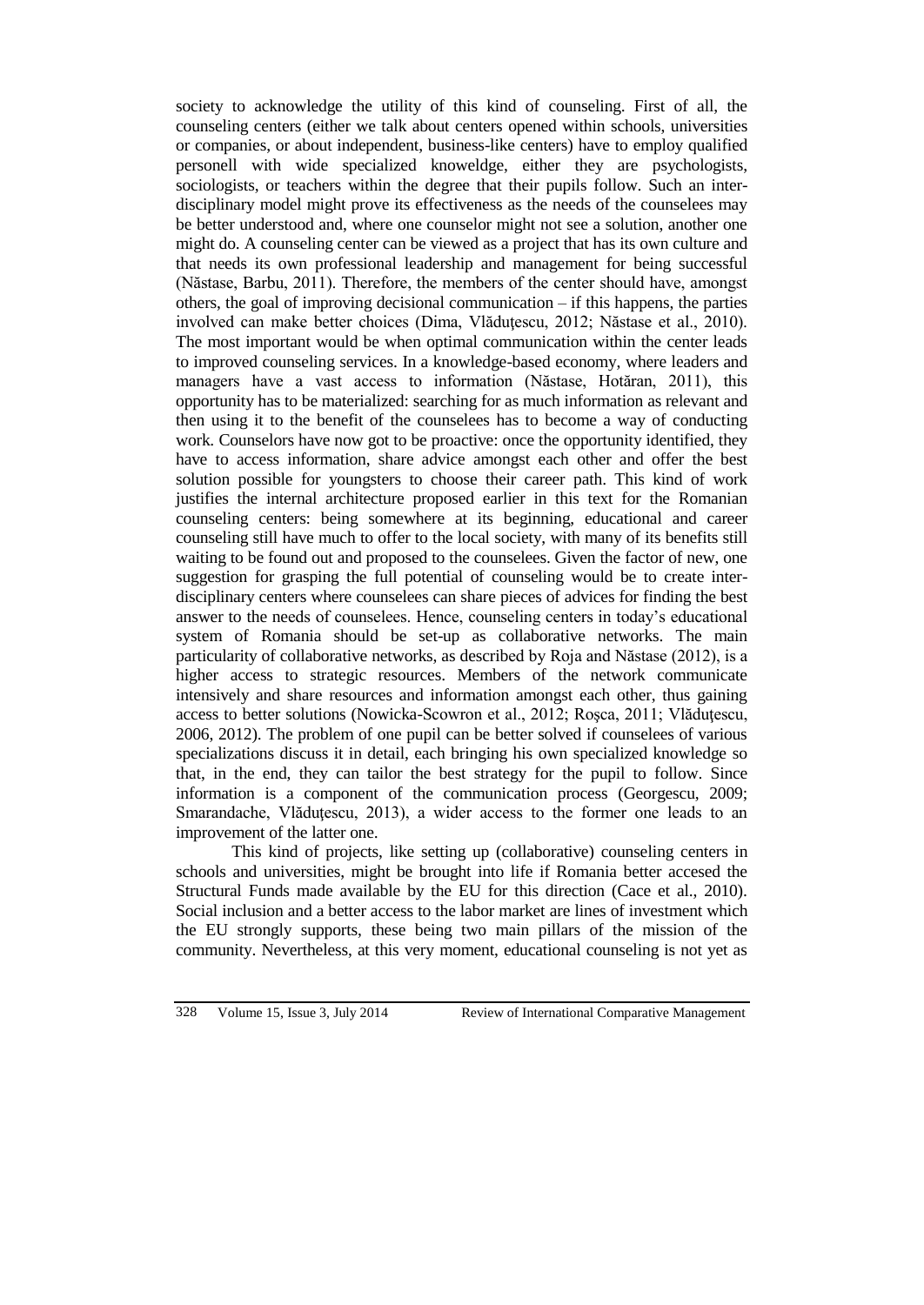developed in Romania as it could be, but time and context are on its side: in the future not far away, professional counseling services may set foot in lower- and higher-education for bringing better educational performances and, thus, for clearing the pathway to a suitable employment career of the youngsters, especially when EUpolicies aim to harmonize internal with foreign policies (Huidumac-Petrescu, Popa, 2014; Savu, 2011), where educational counseling is at a more developed level.

### **References**

- 1. Aalfs, C.M., Oort, F.J., de Haes, H.C.J.M., Leschot, N.J., Smets, E.M.A. (2006): "Counselor–counselee interaction in reproductive genetic counseling: Does a pregnancy in the counselee make a difference?", *Patient Education and Counseling*, Vol. 60, Issue 1, pp. 80-90.
- 2. Achimescu, V., Cace, S., Stănescu, S.M. (2011): "Involvment in Social Economy. Gender Approaches and Characteristics", *Journal of Community Positive Practices*, Vol. XI, No. 4, pp. 94-112.
- 3. Aftene, D. (2012): "Cross-cultural Education A New Perspective of Romanian Education", *Annales Universitatis Apulensis. Series Philologica*, Issue 13/3/2012, pp. 325-330.
- 4. Anastasiu, I. (2011): "The Experience of Group as a Factor of Socialization", *Euromentor Journal – Studies About Education*, Vol. 2, Issue 4, pp. 31-36.
- 5. Anastasiu, I. (2012): "The Social Functions of the Family", Euromentor *Journal – Studies About Education*, Vol. 3, Issue 2, pp. 133-139.
- 6. Arpinte, D., Cace, S., Cojocaru, Ş. (2010): "Social economy in Romania. Preliminary approach", *Revista de Cercetare şi Intervenţie Socială*, Vol. 31, pp. 64-79.
- 7. Bărbulescu, R. (2010): "Risks and Consequences of Demographic Changes in Romania", *The Romanian Economic Journal*, Issue 36 (Year XIII), pp. 99-110.
- 8. Bărbulescu, R. (2013): "A Dark Scenario for Romania's Pension System Future: Fertility, Mortality and Migration Remain the Same", *Romanian Economic and Business Review*, Vol. 8, Issue 1, pp. 66-72.
- 9. Baskin, T.W., Staten, C.D. (2014): "Contextual School Counseling Approach: Linking Contextual Psychotherapy With the School Environment", *The Counseling Psychologist*, Vol. 24, Issue 1, pp. 73-96.
- 10. Buşoi, S. (2011): "Electoral Absenteeism in Romania, A Threat to Democracy", *Cogito – Multidisciplinary Research Journal*, Vol. 3, Issue 4, pp. 129-137.
- 11. Bușoi, S., Istocescu, A. (2009): "The Impact of Corporate Political Activity over Strategic Management", *Review of International Comparative Management*, Vol. 10, Issue 1, pp. 147-156.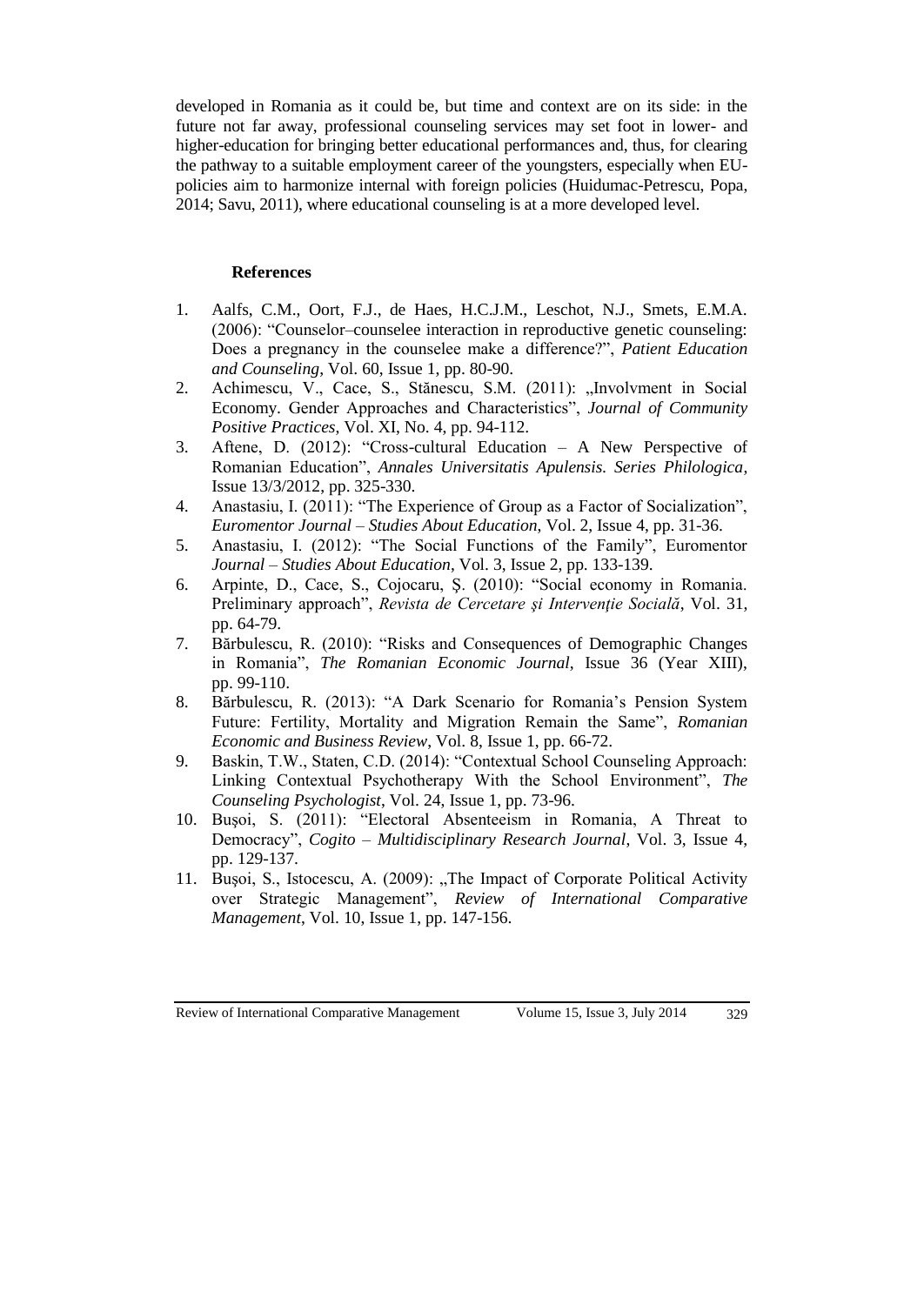- 12. Cace, C., Cace, S., Nicolaescu, V. (2010): "Management of the Structural Funds within the Context of the Global Economic Crisis", *Review of International Comparative Management*, Vol. 11, Issue 1, pp. 87-101.
- 13. Cace, C., Cace, S., Nicolaescu, V., Dumitrescu, L. (2011b): "The European Identity of Welfare and the Economic Crisis", *Sociologie Românească*, Vol. IX, Nr. 2, pp. 113-126.
- 14. Cace, C., Nicolaescu, V., Cace, S. (2011a): "The Social Programs run by the Romanian Orthodox Chruch During the Period of Economic Crisis", *Revista de Cercetare şi Intervenţie Socială*, Vol. 35, pp. 28-45.
- 15. Carrell, S.E., Hoekstra, M. (2014): "Are school counselors an effective education input?", *Economics Letters*, Vol. 125, Issue 1, pp. 66–69.
- 16. Chircu, S. (2014): "Career counseling needs for students a comparative study", *Procedia – Social and Behavioral Sciences*, 127, pp. 549-553.
- 17. Ciovică, C.E., Florea, C., Enăchescu, V.A. (2011): "Communication and Conflict – An Intercultural Approach", *Euromentor Journal – Studies About Education*, Vol. 2, Issue 1, pp. 51-63.
- 18. Dima, A., M., (2013), "Factorial Analysis of the Correlation Between Competitive Strategy and Company's Characteristics: The Case of Romanian Business Environment", in *The Changing Business Landscape of Romania*, Springer Science+Business Media, New York
- 19. Dima, I.C., Vlăduțescu, Ș. (2012): "The Environment of Organisational Entities and its Influence on Decisional Communication", *International Journal of Management Sciences and Business Research*, Vol. 1, Issue 9, pp. 1-11.
- 20. Drămnescu, M. (2014): "Populism and Democratic Values", *South-East European Journal of Political Science*, 2 (1-2, Jan.-June 2014), pp. 1-16.
- 21. Egbe-Okpenge, E.G., Igbo, H.I. (2013): "Relationship Between Counselling And Entrepreneurship Development Skills Of Nigerian Final Year Undergraduates", 3rd World Conference on Psychology, Counselling and Guidance (WCPCG-2012), in *Procedia – Social and Behavioral Sciences*, 84, pp. 120-127.
- 22. Enăchescu, V.A. (2011): "Managing Decentralization of the Romanian Educational System", *Review of International Comparative Management*, Vol. 12, Issue 1, pp. 293-300.
- 23. Enăchescu, V.A., Trapiel, I.R. (2014): "Change Management in Medical University Education in the Context of National and European Development Policies", *Review of International Comparative Management*, Vol. 15, Issue 2, pp. 250-255.
- 24. Georgescu, Ş.D. (2009): "Intercultural communication. A linguistic approach", *Review of International Comparative Management*, Special Number 1/2009, pp. 306-310.
- 25. Guiffrida, D.A. (2005): "The Emrgence Model: An Alternative Pedagogy for Facilitating Self-Reflection and Theoretical Fit in Counseling Students", *Counselor Education and Supervision*, Vol. 44, Issue 3, pp. 201-213.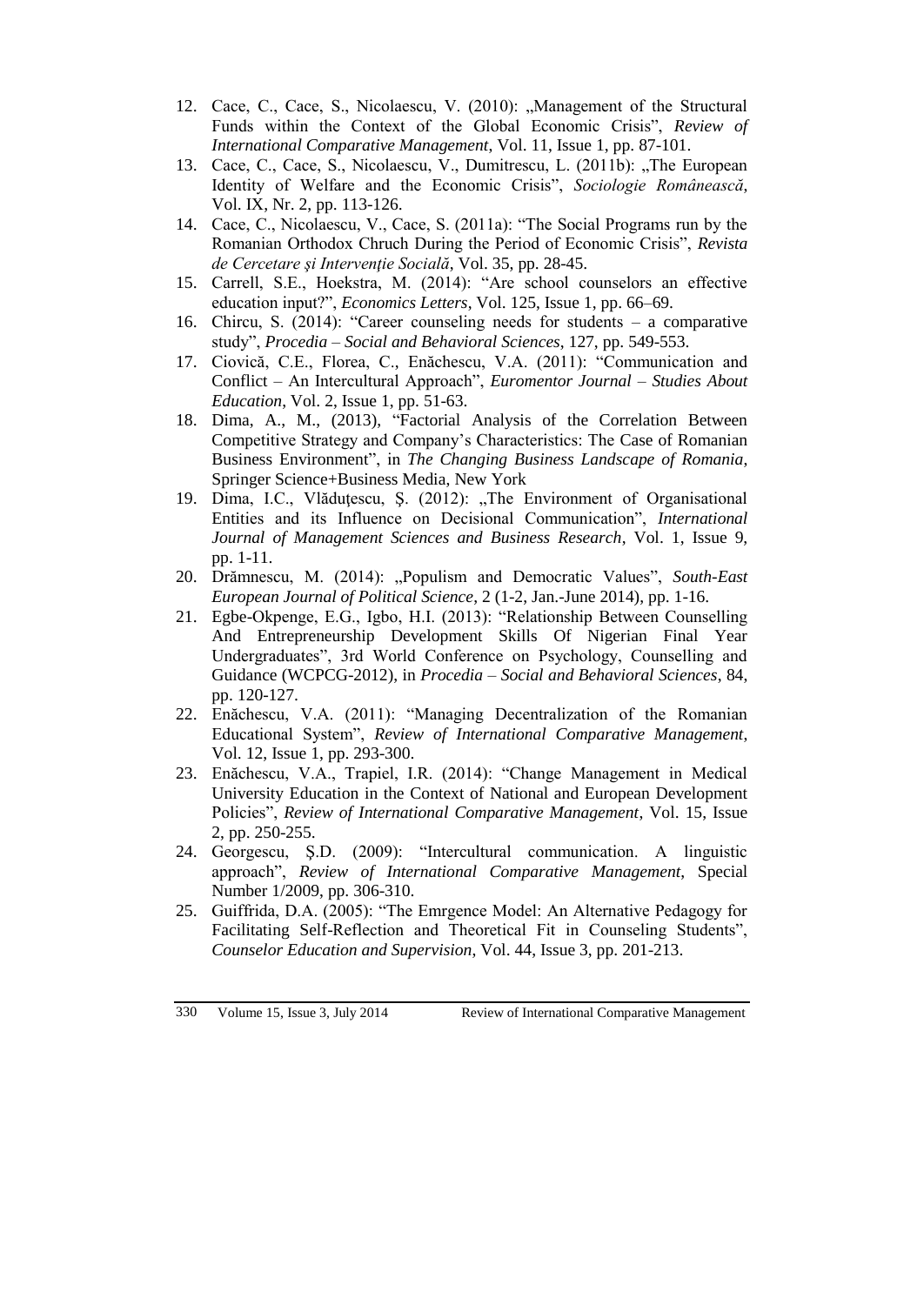- 26. Hatos, A. (2012): "Evolution of Educational Inequalities in Romania: Educational Transitions in People Born Before 1985", *Sociologie Românească*, Vol. X, Issue 1, pp. 33-64.
- 27. Hoekstra, H.A. (2011): "A career roles model of career development", *Journal of Vocational Behavior*, Vol. 78, Issue 2, pp. 159-173.
- 28. Huidumac-Petrescu, C.E., Popa, A.C. (2014): "The economic crisis and the great problems of mankind", *Theoretical and Applied Economics*, Vol. XXI, Issue 7 (596), pp. 99-112.
- 29. Ignat, R., Stoian, M., Roșca, V. (2014): "Socio-economic Aspects of Rural Romania", *Procedia Economics and Finance*, Vol. 15, 2014, Emerging Markets Queries in Finance and Business (EMQ 2013), pp. 1331–1338.
- 30. Joia, R.M., Huidumac-Petrescu, C.E. (2012): "Foreign Direct Investment Flows – Growth Stimulant in Romania", *Hyperion International Journal of Econophysics & New Economy*, Vol. 5, Issue 2, pp. 297-306.
- 31. Kolo, F.D. (1999): "Components of an effective school: A counsellor's perspective", Joefegan Associates, Kaduna, Nigeria.
- 32. Marinescu, C., Jora, O.D. (2013): "Assessment on the "Institutional Economics" of Corruption. Business and Development in Romania, Between Formal and Informal Practices", *Amfiteatru Economic*, Vol. XV, Special No. 7, pp. 603-616.
- 33. Năstase, M., Barbu, M.M. (2011): "The Leadership Mix for Increasing the Organization's Competitveness", *Review of International Comparative Management*, Vol. 12, Issue 2, pp. 230-239.
- 34. Năstase, M., Hotăran, I. (2011): "Fostering the Organizational Leaddership within the Knowledge Based Economy", *Review of International Comparative Management*, Vol. 12, Issue 4, pp. 661-672.
- 35. Năstase, M., Țăpurică, O.C., Tache, F. (2010): "Involving Project Leaders within Project Management Teams – Key Factor Towards Competitiveness", *Review of International Comparative Management*, Vol. 11, Issue 4, pp. 582-590.
- 36. Năstase, M., Prediscan, M., Roiban, R.N. (2013): "The Role of Employees in a Process of Change – A Case Study of the Romanian Organizations", *Review of International Comparative Management*, Vol.14, Issue 4, pp. 512-518.
- 37. Nicolaescu, V., Cace, C., Cace, S. (2012): "Importance of Financing the Social Economy Projects", *Journal of Community Positive Practices*, Vol. XII, No. 3, pp. 520-536.
- 38. Nowicka-Scowron, M., Dima, I. C., Vlăduţescu, Ş. (2012): "The IC concept in the Strategies of Developing in the Urban and Regional Communication Networks", *International Journal of Management Sciences and Business Research*, 1(8), pp. 27-35.
- 39. Pamfilie, R., Giuşcă, S., Bumbac, R. (2014): "Academic Research A Catalyst for the Innovation Process Within Companies in Romania", *Amfiteatru Economic*, Vol. XVI, Issue 37, pp. 759-769.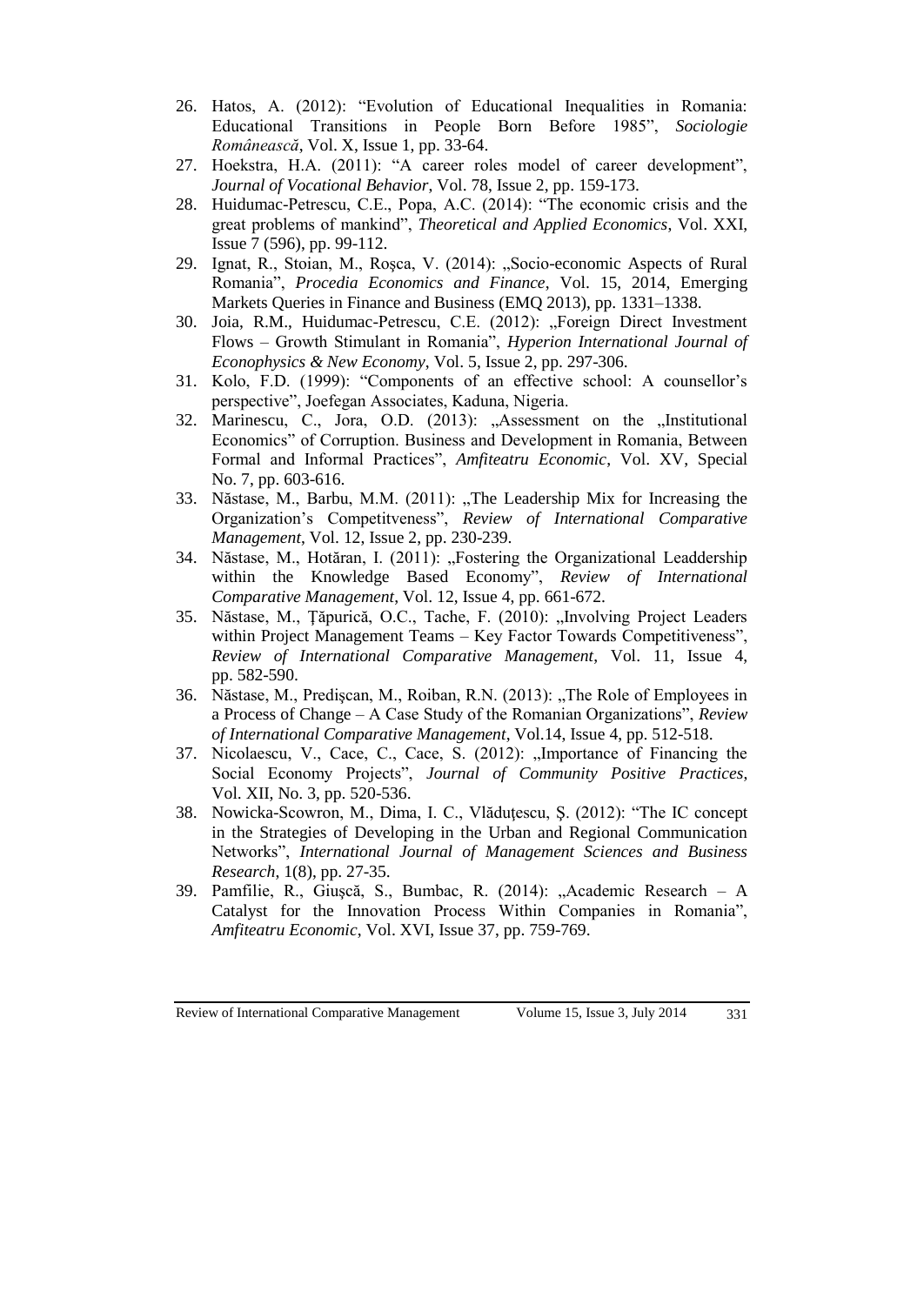- 40. Pop, N. Al., Roman, M., Săniuță, A., Petrișoaia, C. (2012): "Relationship Marketing, Engine of Sustainable Development and Organisational Change in the Romanian Business Environment", *Amfiteatru Economic*, Vol. XIV, Issue 32, pp. 349-364.
- 41. Pope, M. (2004): "Counseling Psychology and Professional School Counseling. Barriers to a True Collaboration", *The Counseling Psychologist*, Vol. 32, Issue 4, pp. 253-262.
- 42. Renn, R.W., Steinbauer, R., Taylor, R., Detwiler, D. (2014): "School-to-work transition: Mentor career support and student career planning, job search intentions, and self-defeating job search behavior", *Journal of Vocational Behavior*, Vol. 85, Issue 3, pp. 422-432.
- 43. Roja, A.I., Năstase, M. (2012): "Perspectives and Distinctive Particularities of Collaborative Networks", *Review of International Comparative Management*, Vol. 13, Issue 4, pp. 501-510.
- 44. Roşca, V. (2011): "Managing a Football League by Using a Transactional Network Structure", *Review of International Comparative Management*, Vol. 12, Issue 4, pp. 770-779.
- 45. Roșca, V. (2014): "Media-encouraged gossiping A deed of modern communication?", in Florentin Smarandache, Ştefan Vlăduţescu, Alina Ţenescu (coordinators): "Current Communication Difficulties", Editura Sitech, Craiova/Zip Publishing, Columbus, Ohio, pp. 271-276.
- 46. Sadlak, J. (1994): "The Emergence of a Diversified System: the state/private predicament in transforming higher education in Romania", *European Journal of Education*, Vol. 29, Issue 1, pp. 13-23.
- 47. Savu, I.F. (2011): "National Bank of Romania Management in Time of Financial Crisis", *Review of International Comparative Management*, Vol. 12, Issue 5, pp. 1013-1021.
- 48. Seligman, L. (1980): *Assessment in Developmental Career Counseling*, Carol Press, Cranston.
- 49. Smarandache, F., Vlăduţescu, Ş. (2013): "Communication vs. Information, an Axiomatic Neutrosophic Solution", *Neutrosophic Sets and Systems*, Vol. 1/2013, pp. 38-45.
- 50. Stavre, I. (2011): *Comunicare audiovizuală: aspecte ale europenizării societăţii româneşti*, Editura Tritonic, Bucureşti, ISBN 606832012X, 9786068320120.
- 51. Stavre, I. (2013): "Mass Media in Search of a New Management and Business Model", *Review of International Comparative Management*, Vol. 14, Issue 5, pp. 724-730.
- 52. Stăiculescu, C., Lăcătuș, M.L. (2013): "School and Non-Governmental Organizations Partnership in Benefit of the Local Community", *Review of International Comparative Management*, Vol. 14, Issue 3, pp. 377-386.